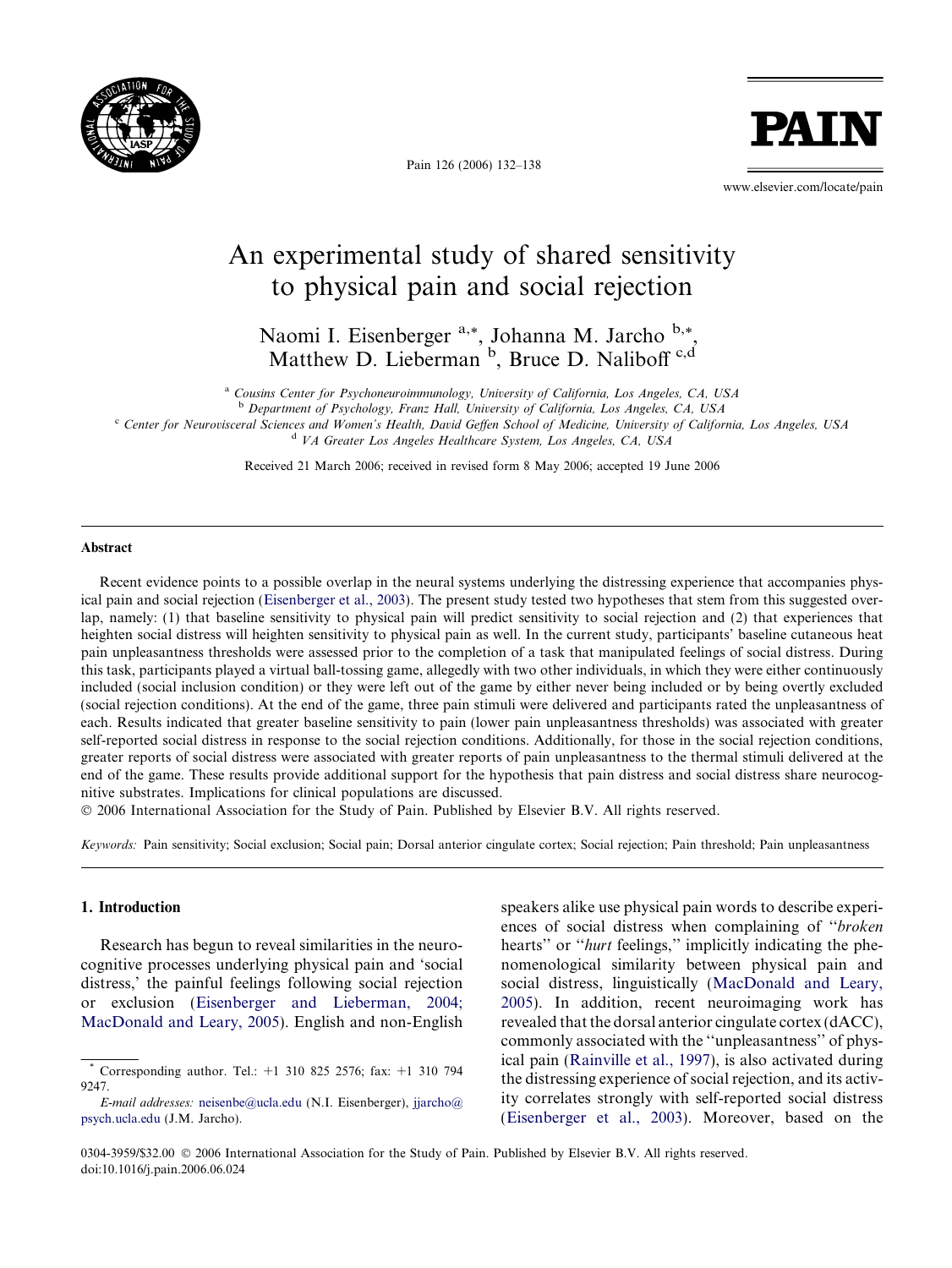distinction between the affective ('unpleasantness') and sensory ('intensity') components of physical pain ([Price,](#page-6-0) [2000](#page-6-0)), it can be further specified that social distress activates neural regions involved in the affective component of pain (dACC); it is not clear whether social distress also activates sensory regions of the pain matrix. Thus, evidence suggests that physical pain distress and social distress share similar phenomenological and neurocognitive substrates. However, the extent to which these two processes overlap has yet to be directly assessed.

The present study tested two hypotheses that stem from this suggested overlap ([Panksepp, 1998; Eisenberger](#page-6-0) [and Lieberman, 2004, 2005\)](#page-6-0). First, we examined whether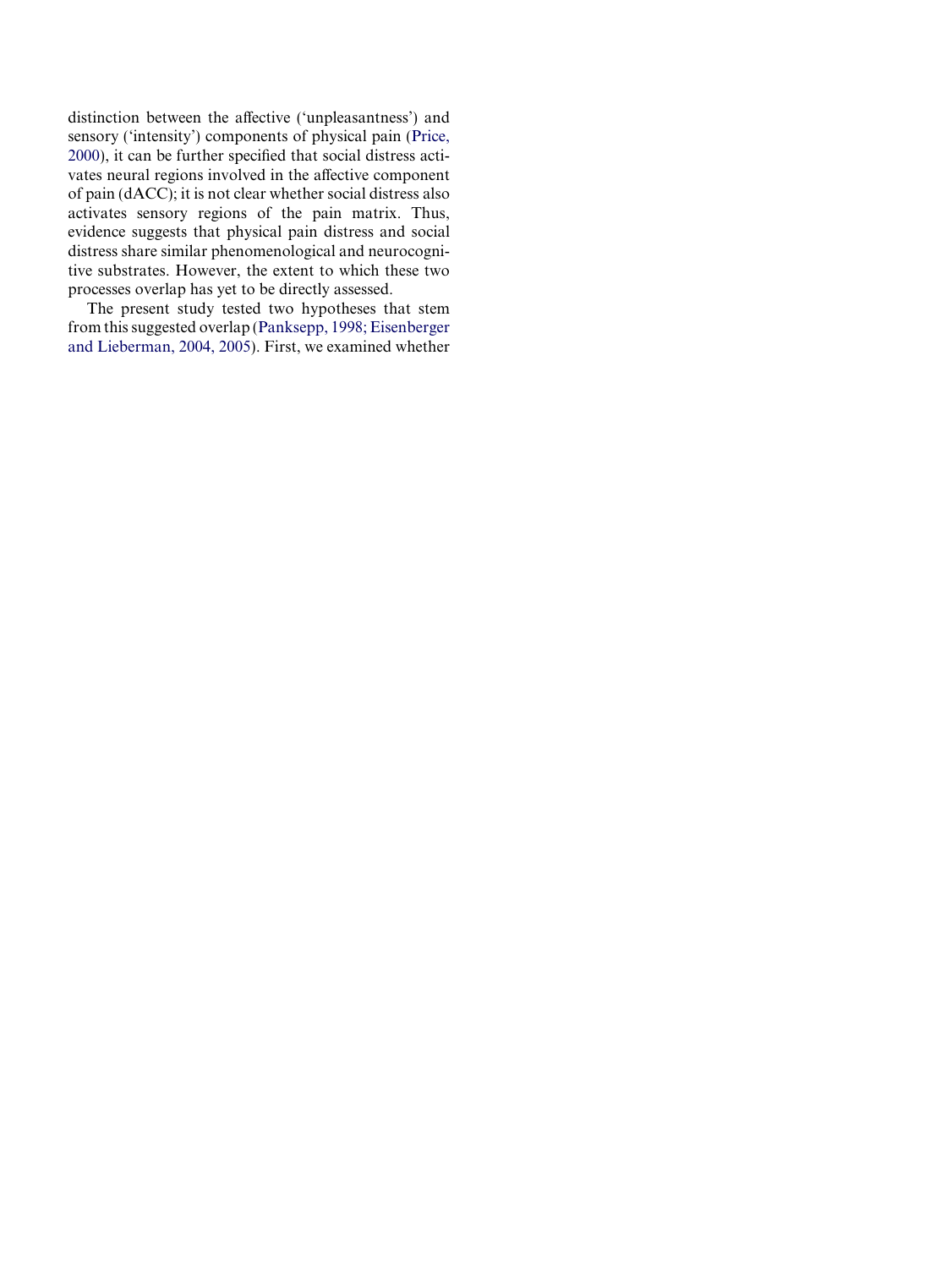elicit a specific rating (threshold) while minimizing bias from non-sensory cues ([Gracely et al., 1988](#page-6-0)). Pain unpleasantness threshold was defined as a rating of 10 (very unpleasant) on the 21 point box scale, which ranges from  $0 =$  neutral to  $20 =$  unbearable. Briefly, the DRS procedure chooses each stimulus temperature based on a subject's previous responses; if the previous response is above the chosen threshold (in this case, above a rating of 10) the next stimulus for that staircase is lowered and if the rating is below the threshold the next stimulus is increased ([Gracely et al., 1988](#page-6-0)). Stimuli from two staircases were presented pseudorandomly in order to mask from subjects the rating-stimulus intensity relationship within a staircase. Starting stimulus temperatures for the two staircases were 39 °C (102.2 °F) and 41 °C (105.8 °F). Stimulus temperatures on subsequent trials within a staircase were increased or decreased by increments between  $1.6^{\circ}$ C and  $0.2^{\circ}$ C, with smaller changes when the staircase crossed the threshold or reversed direction. Stimuli were delivered until the staircases converged on a temperature that evoked a 10 rating (for detailed protocol, see [Gracely et al., 1988\)](#page-6-0).

#### 2.2.2. Cyberball task

After pain unpleasantness thresholds were identified, participants played a virtual ball-tossing game called Cyberball ([Williams et al., 2000\)](#page-6-0). Participants were randomly assigned to one of three conditions: (1) a social inclusion condition, or one of two social rejection conditions, namely (2) non-inclusion, or (3) overt exclusion. Participants were told that they were going to be playing a virtual ball-tossing game with two other individuals in different laboratories and that they would be connected to these individuals over the Internet. In reality, there were no other individuals; participants played with a preset computer program that displayed cartoon images of the participant and the other players on a computer screen (see Fig. 1). Participants were told that once the game started, they could toss the ball to either of the two other players each time they received the ball by pressing one of two keys to throw to the person on the left or the person on the right. Whenever another player threw the ball to the participant, the participant automatically caught the ball without any response on his/her part.



Fig. 1. Cyberball stimuli.

Each game began with a still picture of the two virtual players in the upper corners of the screen and a hand, representing the participant, in the lower-center portion of the screen. The participant's name was displayed below the hand while two other names were displayed below each of the two virtual players' animated cartoon representations. After 9 s, the cartoon player in the upper left-hand corner started the game by throwing the ball to either the other cartoon player or the participant. The participant could return the ball to one of the players by pressing one of two keys. The Cyberball program was set for 60 throws per game, with the computer players waiting 0.5–3.0 s before making a throw to heighten the sense that the participant was actually playing with other individuals.

Individuals in the inclusion condition played the interactive ball-tossing game for the entire time, which lasted approximately 2:30 min. Individuals in the non-inclusion condition were told that, due to some technical difficulties in connecting to the two other players, they could watch the other two players play, but would not actually be able to play with them. Individuals in the overt exclusion condition were included in the game for the first fifty seconds (approximately) of the game and then excluded for the duration of the game (approximately 100 s), when the two virtual players stopped throwing them the ball.

# 2.2.3. Final pain stimuli

During the last thirty seconds of the game, participants received three heat stimuli to their left forearm and rated the unpleasantness of each. The heat stimuli were set to the threshold temperature (at which the participant reported the pain to be very unpleasant: 10 on the Gracely scale) as well as a temperature  $0.4 \text{ }^{\circ}\text{C}$  above and  $0.4 \text{ }^{\circ}\text{C}$  below that target temperature. The order of the delivery of these stimuli was counterbalanced across participants. For each participant, pain unpleasantness ratings to each of the three heat stimuli were averaged to provide a measure of perceived pain unpleasantness during the Cyberball task.

#### 2.2.4. Post-task questionnaires

Immediately after the game, participants completed a measure of self-reported social distress [\(Williams et al.,](#page-6-0) [2000\)](#page-6-0), which assessed participants' feelings of self-esteem (e.g., ''I felt liked.''), belongingness (e.g., ''I felt rejected.''), meaningfulness (e.g., ''I felt invisible.''), and control (e.g., ''I felt powerful.''). Each item asked participants to indicate the extent to which they felt these feelings during the task on a 5-point scale, with '1' indicating ''not at all,'' '3' indicating ''moderately,'' and '5' indicating ''very much so.'' In line with the original cover story, they also answered questions regarding the extent to which they were distracted by the uncomfortable stimuli during the ball-tossing game. Participants also completed a measure of neuroticism (Eysenck Personality Questionnaire: EPQ; [Eysenck and Eysenck,](#page-6-0) [1975\)](#page-6-0), which served as a control measure to ensure that any relationships between pain and social distress assessments were not a result of their common correlation with generalized stress sensitivity or anxiety [\(Tang and Gibson,](#page-6-0) [2005\)](#page-6-0). Following the completion of these questionnaires, participants were thoroughly debriefed and all questions were answered.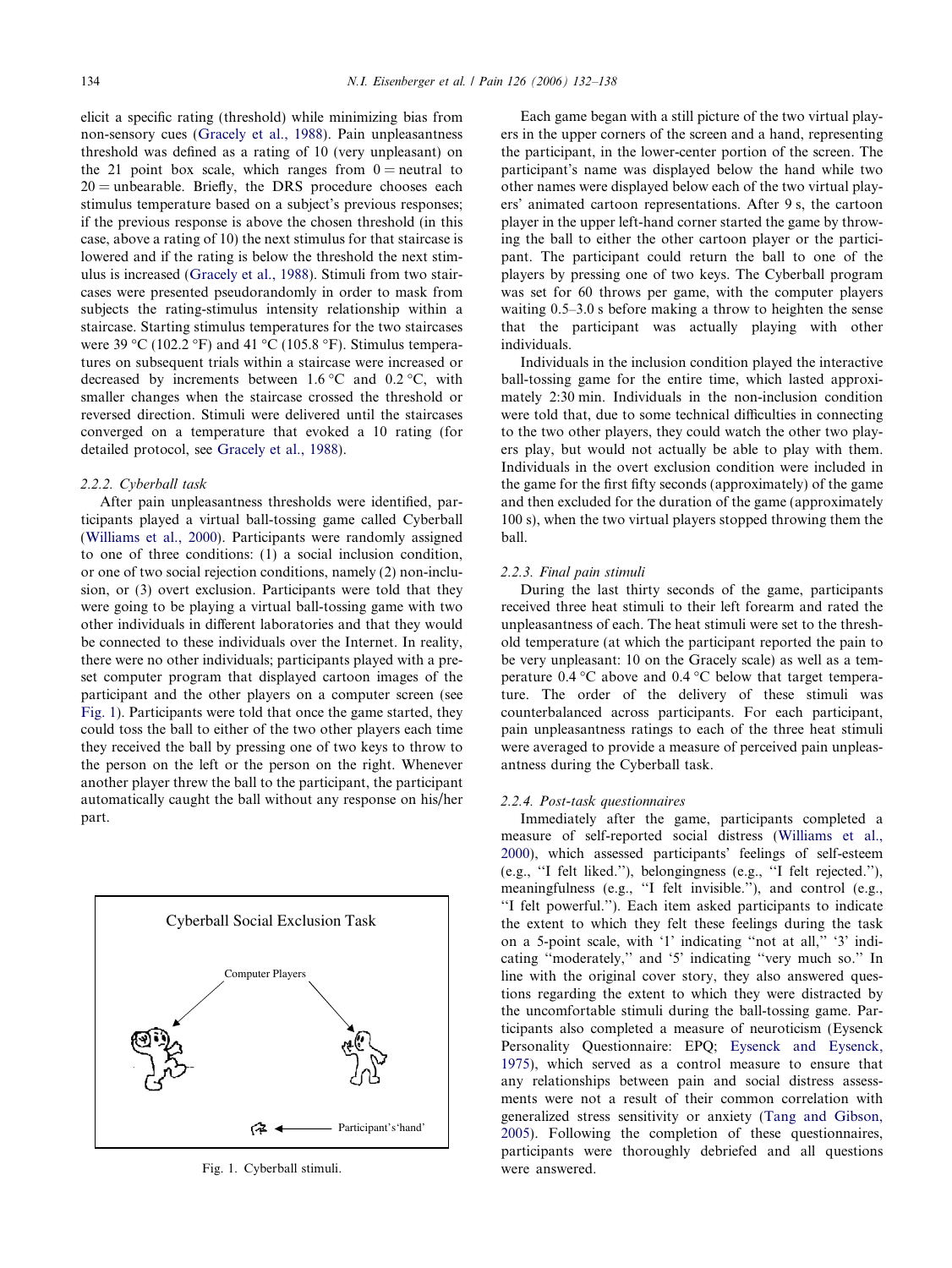## 3. Results

## 3.1. Manipulation check

Four participants who reported that they did not believe they were playing Cyberball with two other participants were excluded from further analyses (three of these individuals were in the non-inclusion condition, one was in the overt exclusion condition). An additional participant was excluded based on outlier data; specifically, this participant had pain distress ratings that were greater than 2.5 standard deviations above the mean for the social rejection conditions.

A one-way ANOVA confirmed that the different conditions of the Cyberball game led to different levels of self-reported social distress  $(F(2, 69) = 10.57, p \le 0.001)$ . Post hoc analyses revealed that individuals reported greater levels of social distress in response to each of the social rejection conditions (non-inclusion:  $M = 3.25$ ,  $SD = .89$ ; overt exclusion:  $M = 3.27$ ,  $SD = .75$ ) than in response to the inclusion condition ( $M = 2.49$ , SD = .45; non-inclusion vs. inclusion:  $t(44) = 3.72$ ,  $p < .005$ ; overt exclusion vs. inclusion:  $t(46) = 5.05$ ,  $p < .001$ ). There were no differences in social distress ratings between the two social rejection conditions  $(t(44) =$ -.06, ns). Thus, individuals who were either not included or who were overtly excluded were significantly more socially distressed by the Cyberball game than individuals who were included.

# 3.2. Does baseline sensitivity to physical pain predict sensitivity to social rejection?

To assess whether baseline physical pain sensitivity predicted sensitivity to social rejection, we computed correlations between baseline pain unpleasantness thresholds and social distress ratings assessed after playing Cyberball. Because both of the social rejection conditions (non-inclusion and overt exclusion) resulted in similar increases in self-reported social distress, we first collapsed across the two social rejection groups in the initial set of analyses and then analyzed them separately

 $a_{5}$ , b

in the following set. We hypothesized that individuals with lower pain unpleasantness thresholds at baseline (e.g., greater sensitivity to pain) would report greater social distress in response to social rejection than those with higher pain unpleasantness thresholds at baseline (e.g., lesser sensitivity to pain).

Results indicated that baseline pain unpleasantness thresholds were negatively correlated with social distress ratings in the social rejection conditions ( $r(46) = -.35$ ,  $p < .05$ ; see Fig. 2a), but not in the inclusion condition  $(r(24) = .03$ , ns; see Fig. 2b). These correlations were marginally significantly different from one another (Fisher  $Z = 1.49$   $p = .07$ ). Moreover, a two-way ANOVA revealed a significant interaction between condition (inclusion vs. rejection) and baseline pain unpleasantness thresholds (high vs. low) in predicting social distress ratings  $(F(3,69) = 3.85, p = .05)$ . Thus, individuals who were more sensitive to physical pain at baseline (e.g., lower pain unpleasantness thresholds) were also more sensitive to social rejection, as indicated by greater social distress ratings following non-inclusion and overt exclusion, but not following inclusion. In addition, the relationship between baseline pain unpleasantness thresholds and social distress ratings remained significant after controlling for neuroticism  $(r(43) = -.37, p \le .05)$ , suggesting that this relationship cannot be explained by a general tendency to experience anxiety and thus report higher levels of both types of negative experiences.

Next, we examined the correlations between baseline pain sensitivity and social distress scores in the non-inclusion and overt exclusion conditions separately. Baseline pain unpleasantness thresholds correlated significantly with social distress scores in the non-inclusion condition  $(r(22) = -.42, p = .05)$ , but not in the overt exclusion condition  $(r(24) = -.28, p = .19)$ , although the correlation was in the same direction. When controlling for neuroticism, the relationship between baseline pain unpleasantness thresholds and social distress scores in the non-inclusion condition remained significant  $(r(19) = -.43, p \le .05)$ , again showing that this relationship is not likely due to



5

rejection conditions (non-inclusion and overt exclusion) and (b) the social inclusion condition. Each point represents the data from a single participant.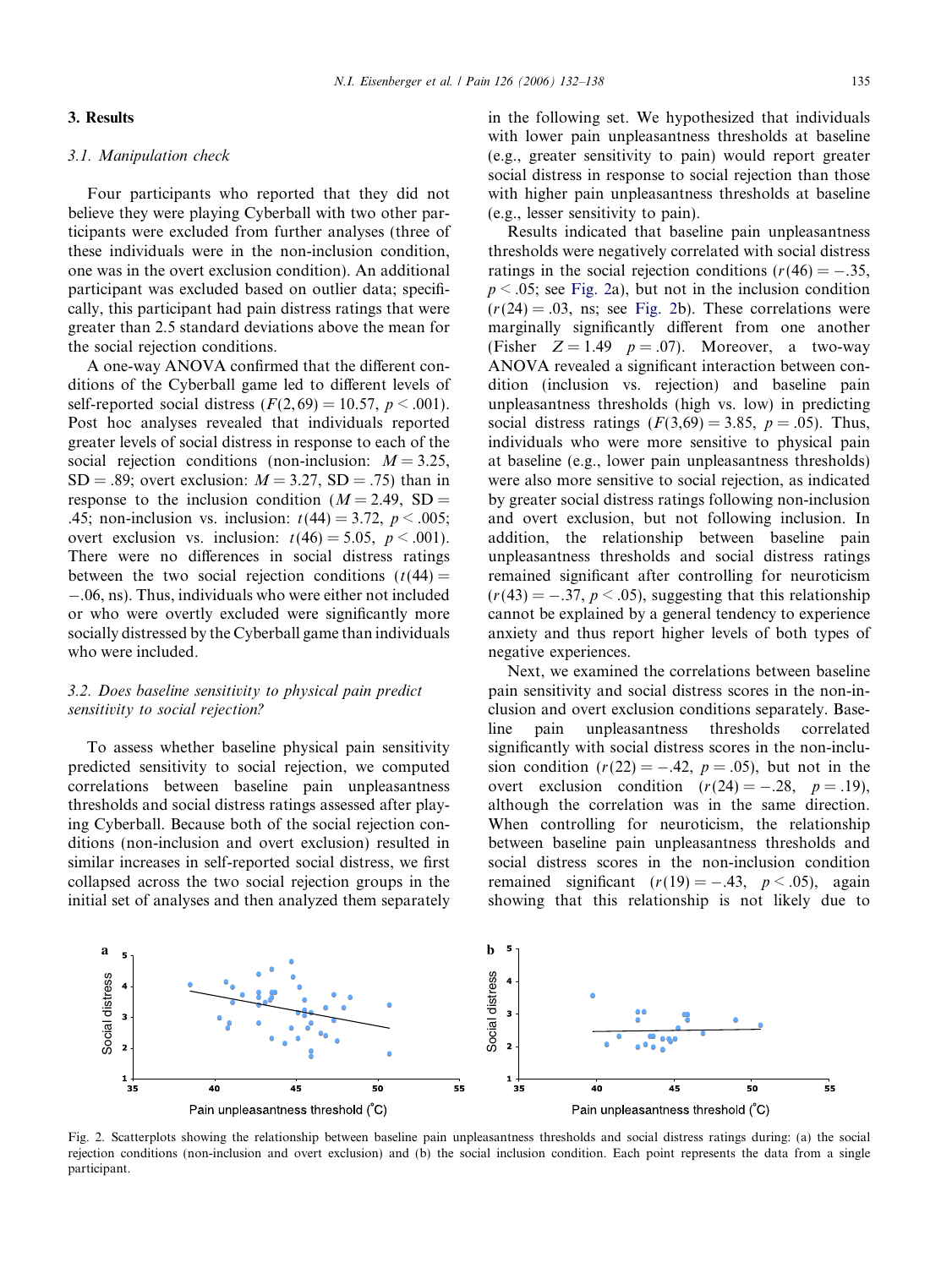heightened levels of trait anxiety leading to greater pain reports to both physical pain and social isolation. When controlling for neuroticism in the overt exclusion condition, the magnitude of the relationship between pain unpleasantness thresholds and social distress remained the same and there was a trend towards significance  $(r(21) = -.32, p = .14).$ 

# 3.3. Do experiences that increase social distress potentiate pain distress as well?

To examine whether experiences that increase social distress also potentiate pain distress, we examined whether individuals in the social rejection conditions (non-inclusion and overt exclusion), compared to individuals in the inclusion condition, reported greater pain unpleasantness to the thermal stimuli delivered during the Cyberball game. We also examined whether greater social distress ratings in response to the social rejection manipulations were associated with greater pain unpleasantness ratings to the thermal stimuli delivered during Cyberball. We hypothesized that participants in the social rejection conditions, compared to those in the inclusion condition, would report more pain unpleasantness to the thermal stimuli delivered at the end of the Cyberball game and that, for those in the social rejection conditions, greater social distress scores would be associated with higher pain unpleasantness ratings.

Contrary to our first prediction, there were no significant between-group differences in thermal pain unpleasantness ratings across the inclusion  $(M = 7.54,$  $SD = 2.32$ , non-inclusion  $(M = 7.60, SD = 2.29)$ , or overt exclusion ( $M = 7.91$ , SD = 2.45) conditions. However, there was a significant correlation between social distress and pain unpleasantness ratings such that individuals who reported greater social distress in response to the social rejection manipulations reported greater pain unpleasantness to the concurrently delivered thermal stimuli ( $r(46) = .30$ ,  $p < .05$ ; see Fig. 3a). This relationship remained marginally significant after controlling for neuroticism  $(r(43) = .27, p = .07)$ . Not surprisingly, there was no relationship between social distress and pain unpleasantness ratings within the inclusion condition ( $r(24) = -.01$ , ns; see Fig. 3b). Thus, increased reports of social distress, activated through non-inclusion or overt exclusion, were associated with greater pain unpleasantness ratings, a relationship that was not simply due to higher anxiety levels contributing to both higher pain and social distress ratings.

When examining the non-inclusion and overt exclusion conditions separately, greater social distress was significantly associated with greater pain unpleasantness ratings during non-inclusion ( $r(22) = .43$ ,  $p < .05$ ), but not during overt exclusion  $(r(24) = .14, \text{ ns})$ . Additionally the relationship between social distress and pain unpleasantness ratings remained significant after controlling for neuroticism within the non-inclusion condition  $(r(19) = .43, p = .05)$ .

## 4. Discussion

The present study investigated two hypotheses derived from the notion that pain distress and social distress rely on some of the same underlying neural substrates. Specifically, we hypothesized: (1) that baseline sensitivity to physical pain should relate to an individual's sensitivity to social rejection and (2) that experiences that heighten social distress should heighten pain distress as well. The findings from this study provided partial support for both of these hypotheses.

Participants who demonstrated greater sensitivity to physical pain at baseline (lower pain unpleasantness thresholds) reported experiencing greater social distress in response to being left out of a ball-tossing game (non-included, overtly excluded), but not in response to being included. These findings support the idea that pain distress and social distress rely on some of the same computational substrates by demonstrating that sensitivity to one type of distressing experience is directly related to sensitivity to the other. Additionally, the relationship between baseline pain sensitivity and self-reported social distress remained after controlling for neuroticism, suggesting that the overlap between these



Fig. 3. Scatterplots showing the relationship between physical pain unpleasantness ratings in response to heat stimuli delivered during the Cyberball game and social distress ratings during: (a) the social rejection conditions (non-inclusion and overt exclusion) and (b) the social inclusion condition. Each point represents the data from a single participant.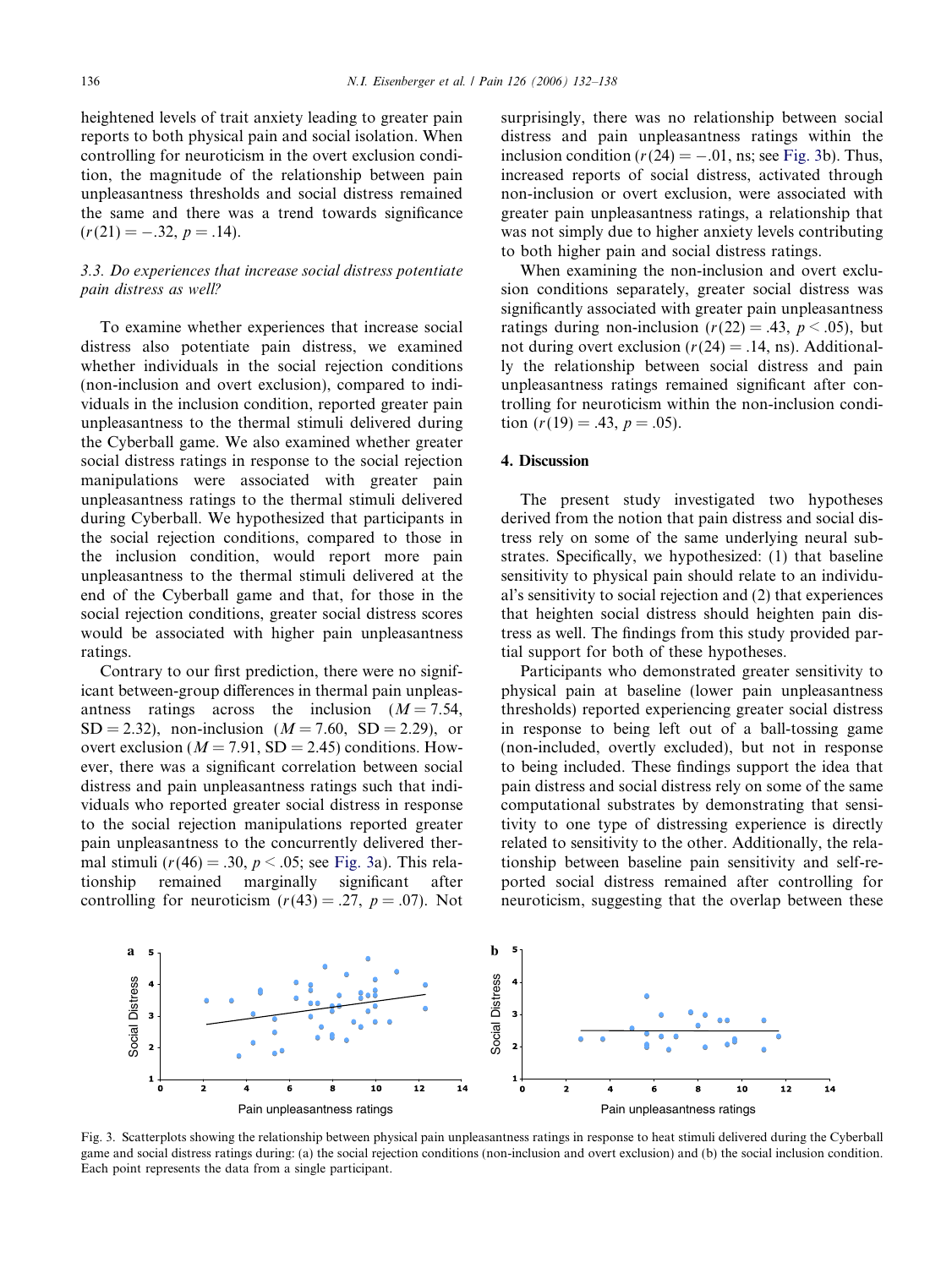two types of distressing experience is not simply a function of increased reporting of aversive events associated with neuroticism or anxiety. Instead, this relationship seems to reflect a specific shared process mediating perception of pain distress and social distress.

This study also demonstrated that individuals who reported feeling more socially distressed by being excluded or non-included reported experiencing more physical pain unpleasantness in response to heat stimuli that were delivered at the end of the Cyberball game. Although this relationship is correlational, it points to the possibility that experiences that heighten social distress can make individuals more sensitive to physical pain as well. However, it is also possible that the reverse is occurring, such that enhanced perceptions of physical pain unpleasantness led to greater retrospective reports of social distress. Regardless of the direction, these two processes seem to be moving together and possibly influencing one another. Moreover, the relationship between social distress and pain unpleasantness ratings was not present during the inclusion condition. In addition, the relationship between social distress and pain unpleasantness ratings in the social rejection conditions remained after controlling for neuroticism scores, indicating that the relationship between social distress and pain distress is not likely to be caused by generally increased perception of aversive events due to anxiety.

It should also be noted that, although there were significant correlations between social distress and pain unpleasantness ratings within the social rejection conditions, there were no main effects of the inclusion vs. social rejection conditions on pain unpleasantness ratings. In other words, simply being put into one condition or another was not, in itself, sufficient to affect the underlying pain system in this experiment. One possible reason for this is that not all individuals who were put into the social rejection conditions (non-inclusion and overt exclusion) may have actually felt left out or rejected. For example, on a 1–5 scale of social distress, participants in the social rejection conditions reported scores that ranged from feeling very little social distress (1.75) to feeling a considerable amount of social distress (4.83). It is possible that episodes of social rejection only influence pain sensitivity to the extent that an individual experiences these episodes as upsetting or distressing, and not in the absence of feeling rejection-related distress. Future studies that use a more potent manipulation of social rejection (so that most subjects feel high levels of social distress) will be needed to more thoroughly examine the effect of social rejection on pain experience.

Based on previous work showing neural differences in response to non-inclusion vs. overt exclusion, we also investigated whether social distress in response to these two rejection manipulations related differentially to baseline pain unpleasantness thresholds and to pain perception during the Cyberball game. Within the non-inclusion condition, greater baseline sensitivity to physical pain was associated with greater social distress, and individuals who reported experiencing more social distress in response to non-inclusion also reported more pain unpleasantness during the heat stimuli delivered during the Cyberball game. However, these relationships were not found in the overt exclusion condition.

One possible explanation for the lack of a relationship between pain distress and social distress ratings in the overt exclusion condition is that there was a narrower range of social distress scores in response to the overt exclusion episode than in response to the non-inclusion episode, making a correlation less likely. Another possibility is that, because overt exclusion, but not non-inclusion, activates neural regions involved in regulating negative affect [\(Eisenberger et al., 2003](#page-6-0)), it is possible that individuals who were overtly excluded were regulating their responses to the rejection episode, thus reporting somewhat blunted pain and social distress responses. To the extent that pain distress and social distress rely on shared neural circuitry, regulating socially distressing experience may have the unintentional consequence of attenuating physically painful experience as well, by reducing the activity of this 'general pain distress system.' This additional regulation process, which is not typically activated during non-inclusion, may contribute added noise and variance, thus obscuring a possible correlation between pain distress and social distress during overt exclusion. Further studies are needed to clarify what is driving the different outcomes across the non-inclusion and overt exclusion conditions.

The present findings build on previous literature suggesting an overlap in the neural systems underlying pain distress and social distress and thus may have important implications for both acute pain as well chronic pain conditions. With regard to acute pain, a great deal of correlational research has shown that individuals with more social support experience less cancer pain ([Zaza](#page-6-0) [and Baine, 2002\)](#page-6-0), are less likely to suffer from chest pain following coronary artery bypass surgery ([Kulik and](#page-6-0) [Mahler, 1989; King et al., 1993\)](#page-6-0), report less labor pain, and are less likely to use epidural anasthesia during childbirth [\(Kennell et al., 1991; Chalmers et al., 1995\)](#page-6-0). One possible reason for these relationships is that the perception or presence of social support, which attenuates feelings of social distress, may have similar effects on reports of physical pain. Indeed, experimental work has shown that the presence of supportive others attenuates pain perception in both animals and humans ([Epley, 1974; Brown et al., 2003](#page-6-0)). Thus, social support may be an important regulator of acute feelings of physical pain.

With regard to chronic pain, individuals who are more rejection sensitive may be at a higher risk for